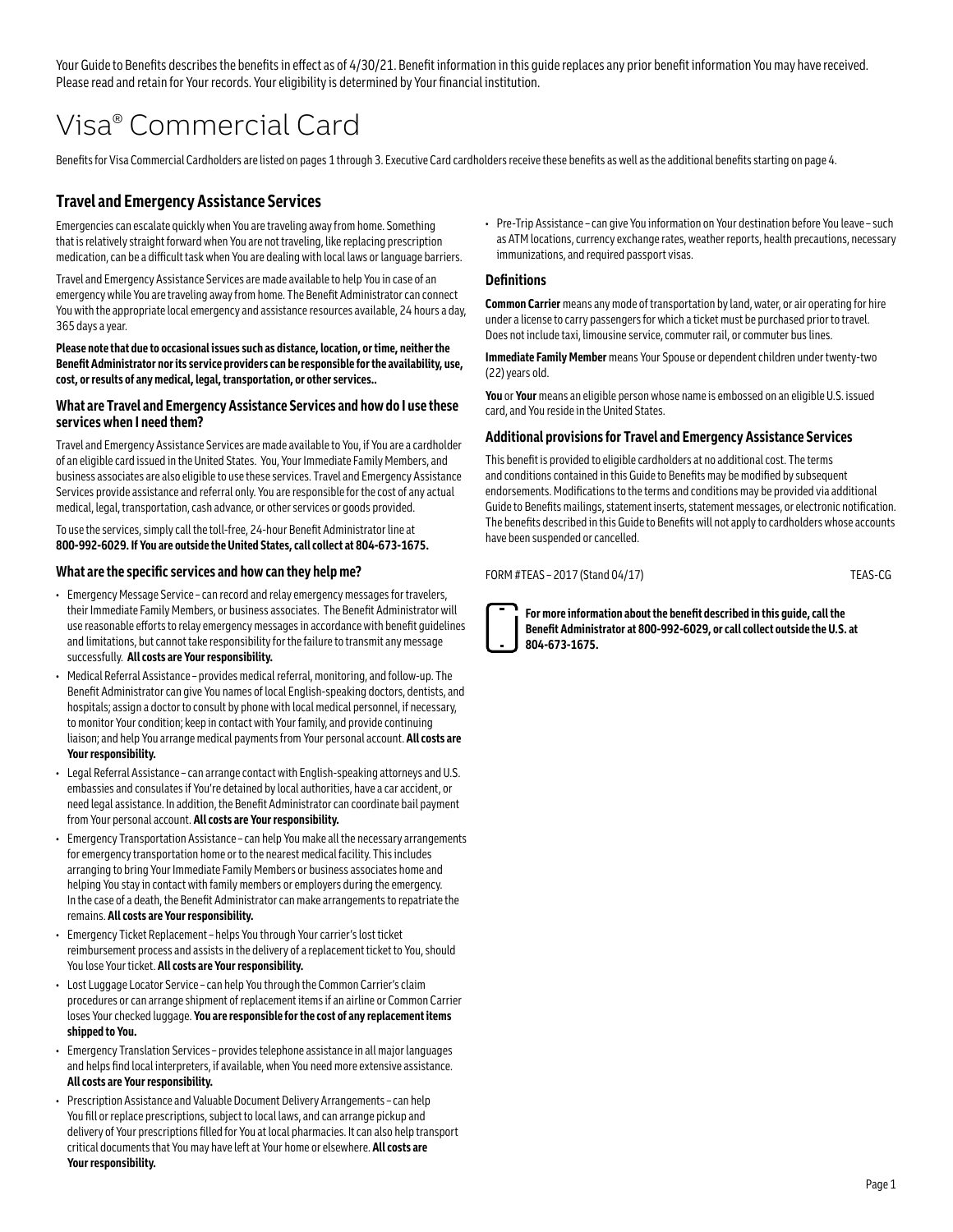## **Auto Rental Collision Damage Waiver**

No cardholder wants to incur the expense of repairing or replacing a rented car. But accidents do happen and vehicles do get stolen. No matter what happens to Your rental car, You can be covered with Auto Rental Collision Damage Waiver.

Auto Rental Collision Damage Waiver reimburses You for damages caused by theft or collision – up to the Actual Cash Value of most rented cars. Auto Rental Collision Damage Waiver covers no other type of loss. For example, in the event of a collision involving Your rented vehicle, damage to any other driver's car or the injury of anyone or anything is not covered. Rental periods of thirty-one (31) consecutive days are covered. (Longer rental periods, however, are **not** covered.)

You are eligible if Your name is embossed on an eligible card issued in the United States or if You are authorized by Your company to rent an eligible vehicle using the company's eligible Account, as long as the rental is purchased entirely with the Account. Only You, as the primary renter of the vehicle, and any additional drivers permitted by the Rental Car Agreement are covered.

#### **How Auto Rental Collision Damage Waiver works with other insurance**

Auto Rental Collision Damage Waiver covers theft, damage, valid loss-of-use charges imposed and substantiated by the auto rental company, administrative fees and reasonable and customary towing charges, due to a covered theft or damage to the nearest qualified repair facility.

If the Rental Vehicle is for commercial and/or business purposes, Auto Rental Collision Damage Waiver benefit acts as primary coverage, and You may be reimbursed for up to the actual cash value of the vehicle.

If the Rental Vehicle is for personal reasons, this benefit is secondary coverage, supplemental to Your personal automobile insurance, meaning You may only be reimbursed for the amount of Your personal insurance deductible or other charges, including valid administrative and loss-of-use charges not covered under Your personal insurance policy. If You are renting outside Your country or residence, or if You do not have automobile insurance, Auto Rental Collision Damage Waiver acts as primary coverage.

#### **How to use Auto Rental Collision Damage Waiver**

- 1. Use Your card to initiate and complete Your entire car rental transaction.
- 2. Review the auto rental agreement and decline the rental company's collision damage waiver (CDW/LDW) option, or a similar provision, **as accepting this coverage will cancel out Your benefit.** If the rental company insists that You purchase their insurance or collision damage waiver, **call the Benefit Administrator for assistance at 800-348-8472. Outside the United States, call collect at 804-673-1164.**

#### **Before You leave the lot, be sure to check the car for any prior damage.**

This benefit is in effect during the time the rental car is in Your (or an authorized driver's) control, and it terminates when the rental company reassumes control of their vehicle.

This benefit is available in the United States and most foreign countries (**with the exception of Israel, Jamaica, the Republic of Ireland, or Northern Ireland**). However, this benefit is not available where precluded by law, or where it's in violation of the territory terms of the auto rental agreement, or when prohibited by individual merchants. **Because regulations vary outside the United States, check with Your auto rental company and the Benefit Administrator before You travel, to be sure that Auto Rental Collision Damage Waiver will apply.**

#### **Vehicles not covered:**

Certain vehicles are **not** covered by this benefit: they consist of expensive, exotic, and antique cars; cargo vans; certain vans; vehicles with an open cargo bed; trucks; motorcycles; mopeds; motorbikes; limousines; and recreational vehicles.

Examples of expensive or exotic cars are the Alfa Romeo, Aston Martin, Bentley, Corvette, Ferrari, Jaguar, Lamborghini, Lotus, Maserati, Maybach, McLaren, Porsche, Rolls Royce, and Tesla. However, selected models of Audi, BMW, Mercedes-Benz, Cadillac, Infiniti, Land Rover, Lexus, Lincoln, and Range Rover **are** covered.

An antique car is defined as one that is over twenty (20) years old, or one that has not been manufactured for ten (10) years or more.

Vans are not covered. But those designed as small-group transportation vehicles (seating up to nine [9] people, including the driver) **are** covered.

**If You have questions about a specific vehicle's coverage or organization where the vehicle is being reserved, call the Benefit Administrator at 800-348-8472 or call collect outside the United States at 804-673-1164.** 

#### **Related instances & losses not covered:**

- Any obligation You assume under any agreement (other than the deductible on Your personal auto policy)
- Any violation of the auto rental agreement or this benefit
- Injury of anyone, or damage to anything, inside or outside the Rental Vehicle
- Loss or theft of personal belongings
- Personal liability
- Expenses assumed, waived, or paid by the auto rental company, or its insurer
- The cost of any insurance, or collision damage waiver, offered by or purchased through the auto rental company
- Depreciation of the Rental Vehicle caused by the incident including, but not limited to, "diminished value"
- Expenses reimbursable by Your insurer, employer, or employer's insurance
- Theft or damage due to intentional acts, or due to the driver(s) being under the influence of alcohol, intoxicants, or drugs, or due to contraband, or illegal activities
- Wear and tear, gradual deterioration, or mechanical breakdown
- Items not installed by the original manufacturer
- Damage due to off-road operation of the Rental Vehicle
- Theft or damage due to hostility of any kind (including, but not limited to, war, invasion, rebellion, insurrection, or terrorist activities)
- Confiscation by authorities
- Vehicles that do not meet the definition of covered vehicles
- Rental periods that either exceed, or are intended to exceed thirty-one (31) consecutive days
- Leases and mini leases
- Theft or damage as a result of the authorized driver's and/or cardholder's lack of reasonable care in protecting the Rental Vehicle before and/or after the damage or theft occurs (for example, leaving the car running and unattended)
- Theft or damage reported more than forty-five (45) days\* after the date of the incident
- Theft or damage for which a claim form has not been received within ninety (90) days\* from the date of the incident
- Theft or damage for which all required documentation has not been received within three hundred and sixty-five (365) days after the date of the incident
- Theft or damage from rental transactions that originated in Israel, Jamaica, the Republic of Ireland, or Northern Ireland
- Losses caused by or resulting from a Cyber Incident

#### **\*Not applicable to residents in certain states.**

#### **Filing a claim**

It is Your responsibility as a cardholder to make every effort to protect Your Rental Vehicle from damage or theft. If You have an accident, or Your Rental Vehicle has been stolen, immediately call the Benefit Administrator at **800-348-8472** to report the incident, regardless of whether Your liability has been established. Outside the United States, call collect at **804-673-1164**.

You should report the theft or damage as soon as possible but no later **than forty-five (45) days** from the date of the incident.

The Benefit Administrator reserves the right to deny any claim containing charges that would not have been included, if notification occurred before the expenses were incurred. Thus, it's in Your best interest to notify the Benefit Administrator immediately after an incident. Reporting to any other person will not fulfill this obligation.

#### **What You must submit to file a claim**

At the time of the theft or damage, or when You return the Rental Vehicle, ask Your car rental company for the following documents:

- A copy of the accident report form
- A copy of the initial and final auto rental agreements (front and back)
- A copy of the repair estimate and itemized repair bill
- Two (2) photographs of the damaged vehicle, if available
- A police report, if obtainable
- A copy of the demand letter which indicates the costs You are responsible for and any amounts that have been paid toward the claim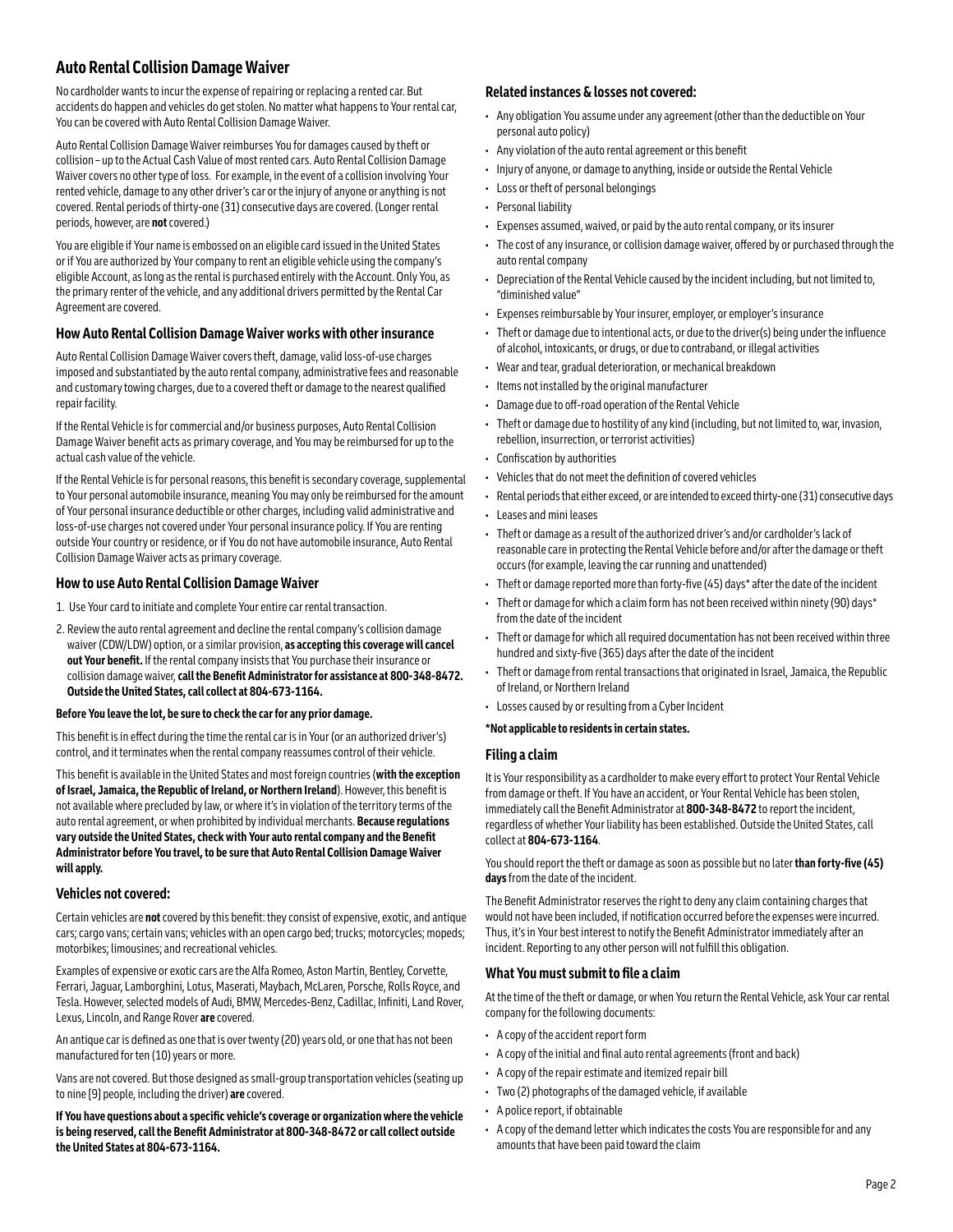Submit all of the above documents from the rental company, along with the following documents, to the Benefit Administrator:

- The completed and signed Auto Rental Collision Damage Waiver claim form. (Important: This must be postmarked within ninety (90) days\* of the theft or damage date, even if all other required documentation is not yet available – **or Your claim may be denied**.)
- A copy of Your monthly billing statement (showing the last four [4] digits of the Account number) demonstrating that the entire rental transaction was made on Your eligible Account.
- If the rental was for personal use, a statement from Your insurance carrier (and/or Your employer or employer's insurance carrier, if applicable), or other reimbursement showing the costs for which You are responsible, and any amounts that have been paid toward the claim. Or, if You have no applicable insurance or reimbursement, a statement of no insurance or reimbursement is required.
- If the rental was for personal use, a copy of Your primary insurance policy's Declarations Page (if applicable) to confirm Your deductible. (This means the document(s) in Your insurance policy that lists names, coverages, limits, effective dates, and deductibles.)
- Any other documentation required by the Benefit Administrator to substantiate the claim.

Finally, please note that all remaining documents must be postmarked within three hundred and sixty-five (365) days\* of the theft or damage date **or Your claim may be denied**.

#### **\*Not applicable to residents of certain states.**

**For faster filing, or to learn more about Auto Rental Collision Damage Waiver, visit [eclaimsline.com.](https://www.eclaimsline.com/)**

#### **Finalizing Your claim**

Your claim will typically be finalized within fifteen (15) days, after the Benefit Administrator has received all the documentation needed to substantiate Your claim.

#### **Transference of claims**

Once Your claim has been paid, all Your rights and remedies against any party in regard to this theft or damage will be transferred to the Benefit Administrator, to the extent of the cost of payment made to You. You must give the Benefit Administrator all assistance as may reasonably be required to secure all rights and remedies.

#### **Definitions**

**Account** means Your credit or debit card Accounts.

**Actual Cash Value** means the amount a Rental Vehicle is determined to be worth based on its market value, age, and condition at the time of loss.

**Computer Programs** means a set of related electronic instructions which direct the operations and functions of a computer or device connected to it, which enable the computer or device to receive, process, store, retrieve, or send data.

#### **Cyber Incident** means any of the following acts:

- a. Unauthorized access to or use of Your Digital Data or a Rental Vehicle;
- b. Alteration, corruption, damage, reduction in functionality, manipulation, misappropriation, theft, deletion, erasure, loss of use, or destruction of Your Digital Data or a Rental Vehicle;
- c. Transmission or introduction of a computer virus or harmful code, including ransomware, into or directed against Your Digital Data or a Rental Vehicle;
- d. Restriction or inhibition of access to or directed against Your Digital Data or a Rental Vehicle; computer errors, including human operating error or omission; power failure, surge, or diminution of electronic systems; or mistakes in legitimate electronic code or damage from code installed on [an Eligible Wireless Cellular Telephone, Rental Vehicle, or Covered Purchase] during the manufacturing process, upgrade process, or normal maintenance.

**Digital Data** means information, concepts, knowledge, facts, images, sounds, instructions, or Computer Programs stored as or on, created or used on, or transmitted to or from computer software (including systems and applications software), on hard or floppy disks, CD-ROMs, tapes, drives, cells, data processing devices or any other repositories of computer software which are used with electronically controlled equipment. Digital Data shall include the capacity of Rental Vehicle or Covered Purchase to store information, process information, and transmit information over the Internet.

**Eligible Person** means a cardholder who pays for their auto rental by using their eligible Account.

**Rental Car Agreement** means the entire contract an eligible renter receives when renting a Rental Vehicle from a rental car agency which describes in full all of the terms and conditions of the rental, as well as the responsibilities of all parties under the contract.

**Rental Vehicle** means a land motor vehicle with four or more wheels as described in the participating organization's disclosure statement which the eligible renter has rented for the period of time shown on the Rental Car Agreement and does not have a manufacturer's suggested retail price exceeding the amount shown on the participating organization's disclosure statement.

**You** or **Your** means an Eligible Person who uses their eligible card to initiate and complete the rental car transaction.

#### **Additional provisions for Auto Rental Collision Damage Waiver**

- Signed or pinned transactions are covered as long as You use Your eligible Account to secure the transaction.
- You shall do all things reasonable to avoid or diminish any loss covered by this benefit. This provision will not be unreasonably applied to avoid claims.
- If You make any claim knowing it to be false or fraudulent in any respect, no coverage shall exist for such claim, and Your benefit may be cancelled. Each cardholder agrees that representations regarding claims will be accurate and complete. Any and all relevant provisions shall be void in any case of fraud, intentional concealment, or misrepresentation of material fact.
- No legal action for a claim may be brought against the Provider until sixty (60) days after the Provider receives Proof of Loss. No legal action against the Provider may be brought more than two (2) years after the time for giving Proof of Loss. Further, no legal action may be brought against the Provider unless all the terms of the Guide to Benefits have been complied with fully.
- This benefit is provided to eligible cardholders at no additional cost. The terms and conditions contained in this Guide to Benefits may be modified by subsequent endorsements. Modifications to the terms and conditions may be provided via additional Guide to Benefits mailings, statement inserts, statement messages, or electronic notifications. The benefits described in this Guide to Benefits will not apply to cardholders whose Accounts have been suspended or cancelled.
- Termination dates may vary by financial institutions. Your financial institution can cancel or non-renew the benefits for cardholders, and if they do, they will notify You at least thirty (30) days in advance. Indemnity Insurance Company of North America ("Provider") is the underwriter of these benefits and is solely responsible for its administration and claims. The Benefit Administrator provides services on behalf of the Provider.
- After the Benefit Administrator has paid Your claim, all Your rights and remedies against any party in respect of this claim will be transferred to the Benefit Administrator to the extent of the payment made to You. You must give the Benefit Administrator all assistance as may reasonably be required to secure all rights and remedies.
- This benefit does not apply to the extent that trade or economic sanctions or other laws or regulations prohibit the provision of insurance, including, but not limited to, the payment of claims.

FORM #BCDW01 - 2021 (Stand 04/21) ARCDW-CG

**For more information about the benefit described in this guide, call the Benefit Administrator at 800-348-8472, or call collect outside the U.S. at 804-673-1164.**

**Please Note: In this document, "card" refers to Corporate, Fleet, Meetings, Purchasing, or any combination of these card products (Commercial).**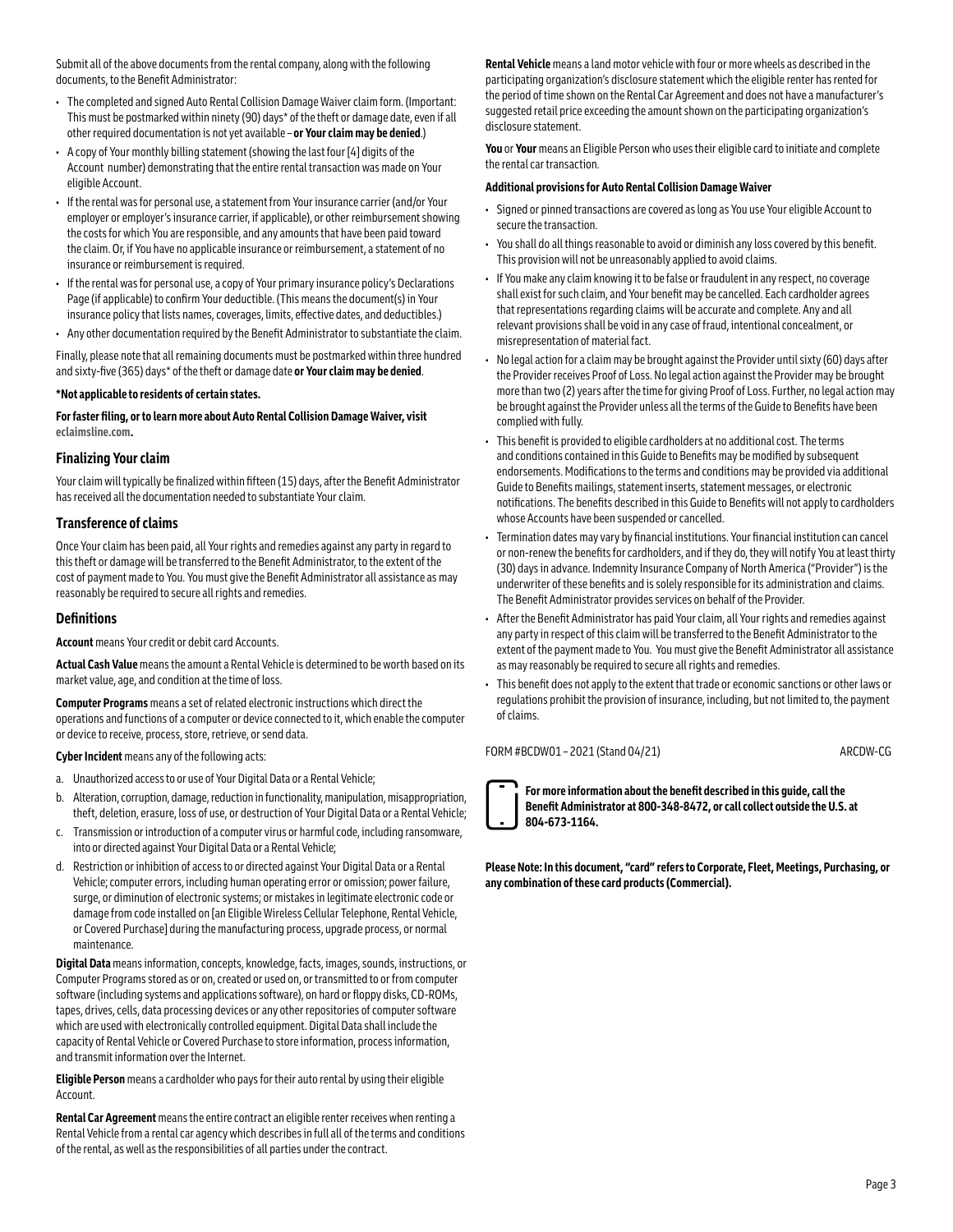Your Guide to Benefits describes the benefit in effect as of 4/1/17. Benefit information in this guide replaces any prior benefit information You may have received. Please read and retain for Your records. Your eligibility is determined by Your financial institution

## Additional Benefits Visa® Executive Card

#### **Lost Luggage Reimbursement**

Have You ever been waiting for Your Checked Luggage to come around the belt only to find that it has been lost by Your airline?

Fortunately, Lost Luggage Reimbursement is here to help. With Lost Luggage Reimbursement, You can be reimbursed for the difference between the "value of the amount claimed" and the Common Carrier's payment up to five thousand dollars (\$5,000.00) per Covered Trip (for New York residents, coverage is limited to two thousand dollars (\$2,000.00) per bag), provided the Checked Luggage and/or Carry-on Baggage and/ or its contents was lost due to theft or misdirection by the Common Carrier. "Value of the amount claimed" is the lesser of the following three amounts: the original purchase price of the item(s), the actual cash value of the item(s) at the time of theft or misdirection (with appropriate deduction for depreciation), and the cost to replace the item(s).

You and Your Immediate Family Members are all eligible for this benefit when You take a Covered Trip and pay for the cost of Your Common Carrier tickets with Your eligible card issued in the United States and/or rewards program associated with Your covered Account. To be eligible for coverage, You must purchase a portion or the entire cost of the Covered Trip with Your covered Account and/or rewards program associated with Your covered Account. Only Your Checked Luggage and/or Carry-On Baggage and/or its contents are covered.

This benefit is supplemental to and excess of any collectible insurance and/or collectible reimbursement from any other source. The Benefit Administrator will refund the excess amount once all other reimbursement has been exhausted up to the limit of liability.

**Please Note:** You must take all reasonable means to protect, save and/or recover Your Checked Luggage and/or Carry-on Baggage and/or its contents at all times.

#### **What is not covered?**

Luggage Reimbursement does not apply to loss or theft of the following items:

- Automobiles, automobile accessories and/or equipment, motorcycles, motors, bicycles (except when checked with the Common Carrier), boats, or other vehicles or conveyances
- Contact lenses, eyeglasses, sunglasses, hearing aids, artificial teeth, dental bridges, and prosthetic limbs
- Money, securities, credit or debit cards, checks, and travelers' checks
- Tickets, documents (travel or otherwise), keys, coins, deeds, bullion, stamps, perishables, consumables, perfume, cosmetics, rugs and carpets, animals, cameras, sporting equipment, and household furniture
- Property shipped as freight or shipped prior to the Covered Trip departure date
- Items specifically identified or described in and insured under any other insurance policy
- Losses arising from confiscation or expropriation by any government or public authority or detention by customs or other officials
- Losses resulting from abuse, fraud, hostilities or any kind (including, but not limited to, war, invasion, rebellion, or insurrection)
- Business items (items that are used in the purchase, sale, production, promotion, or distribution of goods or services including but not limited to, manuals, computers and their accessories, software, data, facsimile, samples, collateral materials, etc.), cellular telephones, or art objects

#### **How to file a Lost Luggage Reimbursement claim**

Immediately notify the Common Carrier to begin their claims process if Your luggage and/or its contents are lost or stolen.

Within twenty (20) days of the date Your luggage is lost or stolen, and You have notified the Common Carrier and begun their claims process, call the Benefit Administrator at **800‑757‑1274, or call collect outside the U.S. at 804-673-6496**. The Benefit Administrator will ask You for some preliminary claim information and send You a special claim form. **If You do not notify the Benefit Administrator within twenty (20) days of the date the luggage was lost or stolen, Your claim may be denied.**

Within ninety (90) days of the date Your luggage was lost or stolen, return Your claim form and the requested documentation below to the address provided by the Benefit Administrator:

- A copy of Your monthly billing statement or the travel itinerary (showing the last four [4] digits of the Account number) confirming the Common Carrier ticket was charged to the covered Account and/or rewards program associated with Your covered Account
- If more than one method of payment was used, please provide documentation as to additional currency, voucher, points or any other payment method utilized
- A copy of ticketing by the Common Carrier, including but not limited to itinerary, boarding pass, or used ticket stub
- A copy of any check, settlement, denial or explanation of coverage issued by the Common Carrier together with a copy of the Common Carrier's completed claim form, a list of the items lost and their value, and a copy of the luggage claim check (if applicable)
- A copy of Your insurance policy's Declarations Page (if applicable) to confirm Your deductible. Declarations Page means the document(s) in Your insurance policy that lists names, coverages, limits, effective dates and deductibles
- A copy of any settlement of the loss or theft from Your primary insurance
- Any other documentation deemed necessary by the Benefit Administrator to substantiate the loss or theft

For faster filing or to learn more about Lost Luggage Reimbursement visit **[eclaimsline.com](https://www.eclaimsline.com/)**.

If You have personal insurance (i.e., homeowner's, renter's, or other insurance applicable to the lost or stolen luggage or contents), You are required to file a claim with Your insurance company and submit a copy of any claim settlement along with Your completed claim form. If the claim amount is within Your personal insurance deductible, the Benefit Administrator may, at its discretion, deem a copy of Your personal insurance Declarations Page to be sufficient.

#### **Transference of claims**

After the Benefit Administrator has paid Your claim of loss or theft under this reimbursement benefit, all Your rights and remedies against any party in respect of this loss or damage will be transferred to the Benefit Administrator to the extent of the payment made to You. You must give the Benefit Administrator all assistance as may reasonably be required to secure all rights and remedies.

#### **Definitions**

**Account** means Your credit or debit card Accounts.

**Carry-on Baggage** means the baggage which You personally carry onto the Common Carrier and for which You retain responsibility.

**Checked Luggage** means suitcases or other containers specifically designed for carrying personal belongings, for which a claim check has been issued to You by a Common Carrier.

**Common Carrier** means any land, water, or air conveyance operated under a license for the transportation of passengers for hire and for which a ticket must be purchased prior to commencing travel. Common Carrier does not include taxis, limousine services, or commuter rail or commuter bus lines.

**Covered Trip** means a trip while the Eligible Person is riding on a Common Carrier as a passenger and not as a pilot, operator or crew member, for which the expense has been charged to Your eligible Account and/or rewards programs associated with Your covered Account, and which is not less than five (5) consecutive days but does not exceed sixty (60) consecutive days in duration.

**Eligible Person** means a cardholder who pays for their Covered Trip by using their eligible Account and/or rewards programs associated with their covered Account.

**Immediate Family Member** means Your Spouse or legally dependent children under age eighteen (18), [twenty-five (25) if enrolled as a full-time student at an accredited university].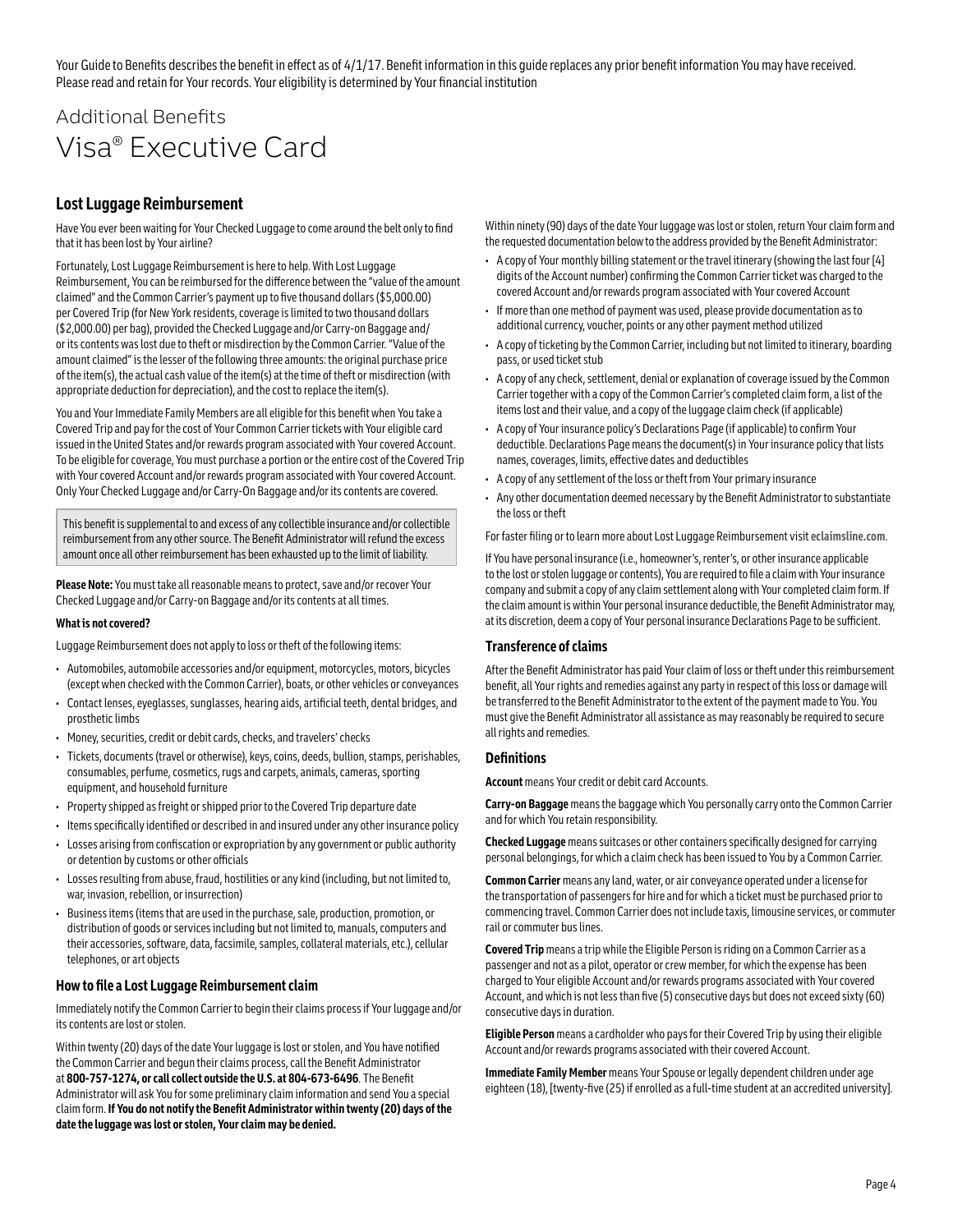**Spouse** includes Your domestic partner which is a person who is at least eighteen (18) years of age and who during the last twelve months: 1) has been in a committed relationship with the cardholder; (2) has been the cardholder's sole spousal equivalent; (3) has resided in the same household as the cardholder; and (4) has been jointly responsible with the cardholder for each other's financial obligations and who intends to continue the relationship as stated above indefinitely.

**You** or **Your** means an Eligible Person or Your Immediate Family Members who charged a portion of their Covered Trip to Your eligible Account and/or rewards program associated with Your covered Account.

#### **Additional provisions for Lost Luggage Reimbursement**

- Signed or pinned transactions are covered as long as You use Your eligible card to secure the transaction.
- You shall do all things reasonable to avoid or diminish any loss covered by this benefit. This provision will not be unreasonably applied to avoid claims.
- If you make any claim knowing it to be false or fraudulent in any respect, no coverage shall exist for such claim, and Your benefit may be cancelled. Each cardholder agrees that representations regarding claims will be accurate and complete. Any and all relevant provisions shall be void in any case of fraud, intentional concealment, or misrepresentation of material fact.
- No legal action for a claim may be brought against the Provider until sixty (60) days after the Provider receives Proof of Loss. No legal action against the Provider may be brought more than two (2) years after the time for giving Proof of Loss. Further, no legal action may be brought against the Provider unless all the terms of the Guide to Benefits have been complied with fully.
- This benefit is provided to eligible cardholders at no additional cost. The terms and conditions contained in this Guide to Benefits may be modified by subsequent endorsements. Modifications to the terms and conditions may be provided via additional Guide to Benefits mailings, statement inserts, statement messages, or electronic notifications. The benefits described in this Guide will not apply to cardholders whose Accounts have been suspended or cancelled.
- Termination dates may vary by financial institutions. Your financial institution can cancel or non-renew the benefits for cardholders, and if they do, they will notify You at least thirty (30) days in advance. Indemnity Insurance Company of North America ("Provider") is the underwriter of these benefits and is solely responsible for its administration and claims. The Benefit Administrator provides services on behalf of the Provider.
- After the Benefit Administrator has paid Your claim, all Your rights and remedies against any party in respect of this claim will be transferred to the Benefit Administrator to the extent of the payment made to You. You must give the Benefit Administrator all assistance as may reasonably be required to secure all rights and remedies.
- This benefit does not apply to the extent that trade or economic sanctions or other laws or regulations prohibit the provision of insurance, including, but not limited to, the payment of claims.

**For more information about the benefit described in this guide, call the Benefit Administrator at 800 757-1274, or call collect outside the U.S. at 804‑673‑6496.**

FORM #LUGOPT – 2016 (04/17) LL-3/5-O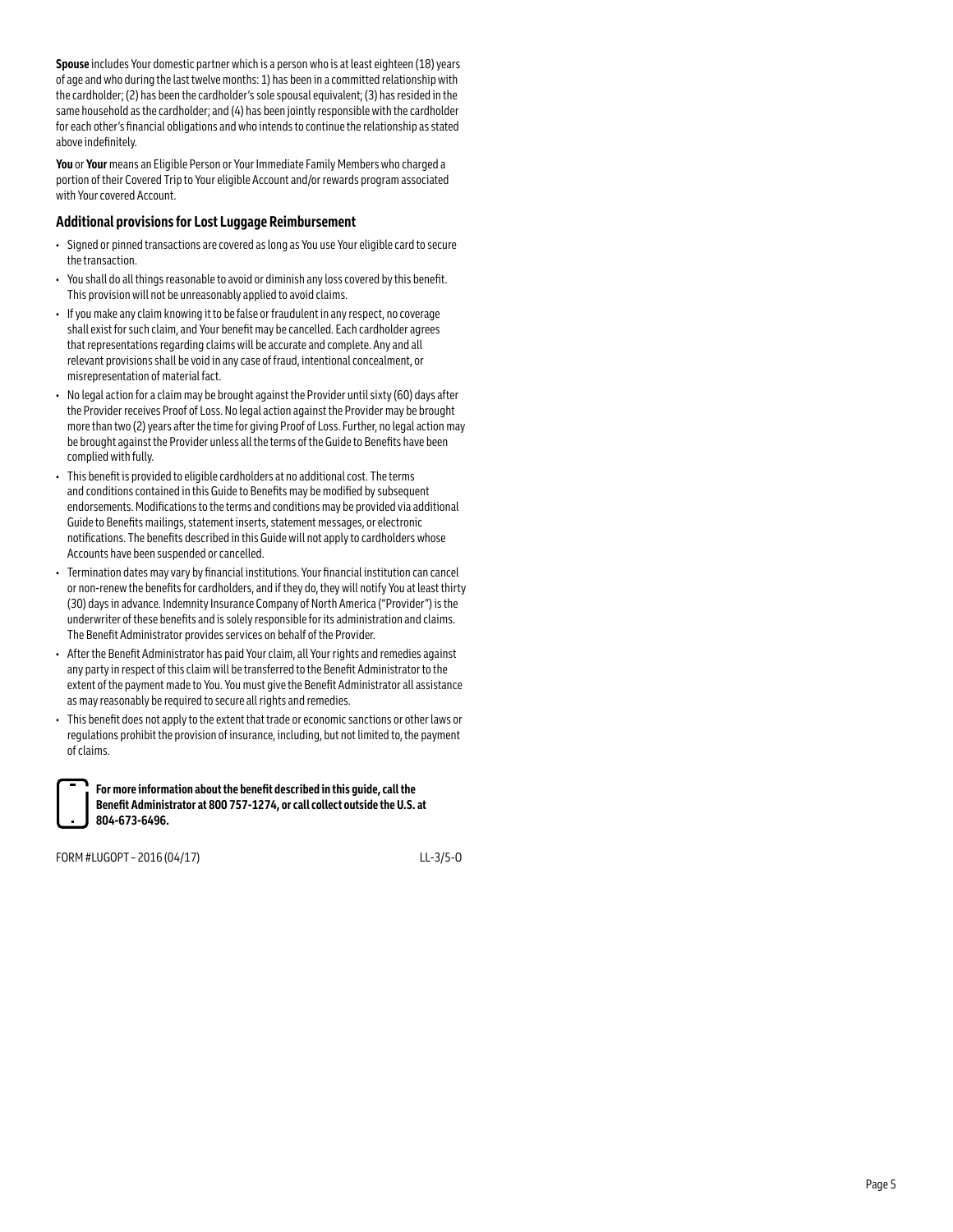## **Personal Identity Theft**

Having Your identity stolen can negatively impact Your life and have long-lasting consequences if not dealt with properly. Fortunately, Personal Identity Theft is there to help by providing reimbursement for covered expenses incurred if You are the victim of identity theft.

#### **What is Personal Identity Theft and when does it apply?**

Personal Identity Theft provides reimbursement up to fifteen thousand dollars (\$15,000.00) for covered expenses You incur to restore Your identity as a result of a Covered Stolen Identity Event.

You are eligible for this benefit if You are a cardholder whose name is embossed on an eligible U.S. issued card, and You reside in the United States or Canada.

#### **What is covered?**

This benefit will provide reimbursement for the following:

- Costs to re-file applications for loans, grants, or other credit or debt instruments that were originally rejected by the lender solely on the basis of incorrect information the lender received as a result of a Covered Stolen Identity Event
- Costs to report a Covered Stolen Identity Event or to amend or correct records with Your true name or identity as a result of a Covered Stolen Identity Event: including costs incurred for notarizing affidavits or other similar documents, costs for long distance telephone calls, and costs for postage
- Costs for maximum of four (4) credit reports requested as a result of a Covered Stolen Identity Event from any entity approved by the Benefit Administrator
- Actual lost wages for Your time away from Your work premises solely as part of Your efforts to amend or rectify records as to Your true name or identity as a result of a Covered Stolen Identity Event
- Reasonable fees for an attorney appointed by the Benefit Administrator and related court fees approved by the Benefit Administrator for suits brought against You by a creditor or collection agency or similar entity acting on behalf of a creditor for nonpayment of goods or services or default on a loan as a result of a Covered Stolen Identity Event

Payment for covered costs will be limited to costs incurred in the United States, its territories and possessions, Puerto Rico, or Canada.

#### **What is not covered?**

This benefit will not provide reimbursement for the following:

- Any dishonest, criminal, malicious, or fraudulent acts by You
- Any damages, loss, or indemnification unless otherwise stated in this Guide to Benefits
- Costs associated with any legal action or suit other than those set forth in this Guide to Benefits
- Sick days and any time taken from self-employment
- Any costs as a result of theft or unauthorized use of an account by a person to whom the account has been entrusted

#### **How to file a Personal Identity Theft claim**

- 1. As soon as You have reason to believe a Covered Stolen Identity Event has occurred, immediately call the Benefit Administrator, toll-free, **at 866-679-5660, or call collect outside the U.S. at 303-967-1096** and provide information including, but not limited to, how, when, and where the Covered Stolen Identity Event occurred. The Benefit Administrator may also require other reasonable information or documents regarding the event.
- 2. A signed, sworn proof of loss or affidavit containing the information requested by the Benefit Administrator must be submitted within sixty (60) days.

If You reasonably believe that a law may have been broken, You must promptly file a report with the police. You must take all reasonable steps to mitigate possible costs, including cancellation of any affected debit, credit or similar card in the case of a Covered Stolen Identity Event.

For faster filing, or to learn more about Personal Identity Theft, visit**[cardbenefitservices.com](https://cardbenefitservices.com/UserAccess/Login?ReturnUrl=%2f)**.

#### **Definitions**

**Covered Stolen Identity Event** means theft or unauthorized or illegal use of Your name, account number, Social Security number, or any other method of identifying You.

**Eligible Person** means a cardholder whose name is embossed on an eligible U.S. issued card, and You reside in the United States or Canada.

**You** or **Your** means an Eligible Person whose name is embossed on an eligible U.S. issued card, and You reside in the United States or Canada.

#### **Additional provisions for Personal Identity Theft**

- You shall do all things reasonable to avoid or diminish any loss covered by this benefit. This provision will not be unreasonably applied to avoid claims.
- If You make any claim knowing it to be false or fraudulent in any respect, no coverage shall exist for such claim, and Your benefit may be cancelled. Each cardholder agrees that representations regarding claims will be accurate and complete. Any and all relevant provisions shall be void in any case of fraud, intentional concealment, or misrepresentation of material fact.
- No legal action for a claim may be brought against the Provider until sixty (60) days after the Provider receives Proof of Loss. No legal action against the Provider may be brought more than two (2) years after the time for giving Proof of Loss. Further, no legal action may be brought against the Provider unless all the terms of the Guide to Benefits have been complied with fully.
- This benefit is provided to eligible cardholders at no additional cost. The terms and conditions contained in this Guide to Benefits may be modified by subsequent endorsements. Modifications to the terms and conditions may be provided via additional Guide to Benefits mailings, statement inserts, statement messages, or electronic notification. The benefits described in this Guide will not apply to cardholders whose accounts have been suspended or cancelled.
- Termination dates may vary by financial institutions. Your financial institution can cancel or non-renew the benefits for cardholders, and if they do, they will notify You at least thirty (30) days in advance. Indemnity Insurance Company of North America ("Provider") is the underwriter of these benefits and is solely responsible for its administration and claims. The Benefit Administrator provides services on behalf of the Provider.
- After the Benefit Administrator has paid Your claim, all Your rights and remedies against any party in respect of this claim will be transferred to the Benefit Administrator to the extent of the payment made to You. You must give the Benefit Administrator all assistance as may reasonably be required to secure all rights and remedies.
- This benefit does not apply to the extent that trade or economic sanctions or other laws or regulations prohibit the provision of insurance, including, but not limited to, the payment of claims.



**For more information about the benefit described in this guide, call the Benefit Administrator at 866-679-5660, or call collect outside the U.S. at 303-967-1096.**

FORM #PID – 2017 (04/17) PIT-O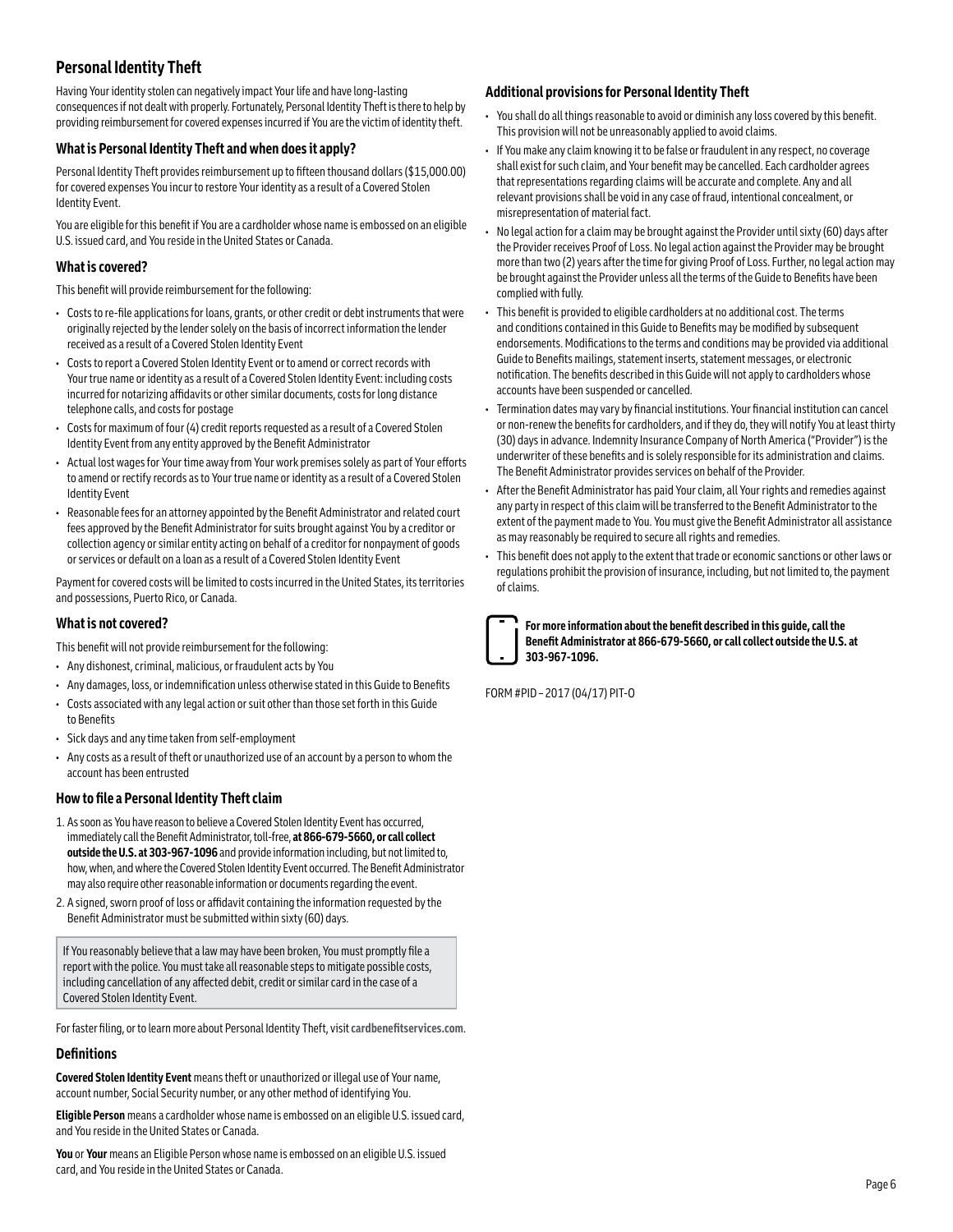## **Emergency Evacuation and Transportation/Repatriation of Remains Coverage**

You put a lot of time and effort into planning for a great trip, but You can't always plan for a serious accident or illness which occurs during Your travels. When You are dealing with an emergency away from Your home it can be an overwhelming and expensive experience.

To try and help ease some of this financial burden, You can receive coverage for expenses not reimbursed elsewhere, if You or an immediate family member requires Emergency Evacuation and Transportation or Repatriation of Remains while on a Covered Trip purchased with Your eligible card issued in the United States and/or rewards programs associated with Your covered Account. To be eligible for this coverage, You need to purchase either a portion or the entire cost of the Covered Trip using your Account and/or rewards program associated with Your covered Account.

| Emergency Evacuation and                 | <b>Repatriation of Remains</b>          |
|------------------------------------------|-----------------------------------------|
| Transportation benefit limit:            | benefit limit:                          |
| up to ten thousand dollars (\$10,000.00) | up to one thousand dollars (\$1,000.00) |

**Please Note: These benefits are supplemental to and excess of any valid and collectible insurance or other coverage. Note that coverage is secondary to any existing health and/or dental coverage the Eligible Person may have, including workers compensation and disability benefits whether or not provided by law. In order to be eligible for this benefit, medical evacuation and transportation arrangements must be pre-approved by the Benefit Administrator in consultation with a legally licensed Physician who certifies that the severity of the injury or sickness warrants Emergency Evacuation. The Benefit Administrator must also make the actual medical transportation arrangements.**

#### **What is an Emergency Evacuation and when does it apply?**

Emergency Evacuation means:

- a. Your medical condition warrants immediate transportation from the place where You are injured or sick to the nearest Hospital where appropriate medical treatment can be obtained; or
- b. After treatment at a local Hospital, Your medical condition warrants transportation back to Your Residence for further medical treatment or recovery; or
- c. Both a) and b) above.

The Emergency Evacuation benefit applies if You suffer an injury or illness resulting in a necessary Emergency Evacuation when You are on a Covered Trip. The Covered Trip must be no less than five (5) days and no more than sixty (60) days and at least one hundred\* (100) miles from Your Residence.

**\*Note:** Under New York laws, when a cardholder's mailing address is in the State of New York, the requirement that You must be one hundred (100) or more miles from Your Residence does not apply.

#### **What is covered by the Emergency Evacuation benefit?**

Covered expenses include those for transportation, medical services, and medical supplies needed to facilitate Your Emergency Evacuation. All transportation arrangements must be:

- a. Recommended by the attending Physician;
- b. Required by the standard regulations of the conveyance transporting You; and
- c. Arranged and approved in advance by the Benefit Administrator.

#### **What is Emergency Transportation and when does it apply?**

Emergency Transportation means any land, water, or air conveyance required to transport You during an Emergency Evacuation. Such transportation includes, but is not limited to, air ambulances, land ambulances, and private motor vehicles.

The Emergency Transportation benefit applies if You are hospitalized for more than eight (8) days, the Benefit Administrator arranges for a relative or friend to visit Your bedside and pays the cost of any economy-class round-trip ticket for that person. You are also eligible to receive coverage for the cost of an economy airfare ticket, if the original ticket(s) cannot be used, or to return an accompanying minor to his/her Residence when applicable. The return tickets must be turned over to the Benefit Administrator whenever possible or the Benefit Administrator must be reimbursed the amount equivalent to the value of the unused ticket.

#### **What is Repatriation of Remains and when does it apply?**

Repatriation of Remains means the return the Eligible Person's remains to the Eligible Person's country of Residence, The Repatriation of Remains benefit applies in the event of Your death during the course of a Covered Trip. The Benefit Administrator will pay the reasonable covered expenses up to one thousand dollars (\$1,000.00) to return Your body to Your Residence. The covered expenses include, but are not limited to, embalming, cremation, coffin, and transportation.

#### **What is not covered?**

These benefits do not cover any expense resulting from the following:

- Travel for the purpose of obtaining medical treatment
- Non-emergency services, supplies or charges
- Care not medically necessary as determined by the Benefit Administrator
- Services, supplies, or charges rendered by a member of Your immediate family.
- Care rendered by other than Hospitals and Physicians
- Care which is experimental/investigative in nature
- Care for any illness or bodily injury that occurs in the course of employment if You are eligible for benefits or compensation in whole or in part, under the provisions of any legislation of any governmental unit (for example – workers compensation coverage). This applies whether or not You claim or recover any benefits or compensation and whether or not You recover losses from a third party
- Payments to the extent benefits are provided by any governmental agency or unit (except Medicare)
- Care received for which You would have no legal obligation to pay
- Care received in Afghanistan, Burma, El Salvador, Iran, Iraq, Kampuchea, Laos, Lebanon, Nicaragua, North Korea, Vietnam, Yemen, and any other country which may be determined by the U.S. Government from time to time to be unsafe for travel
- Care for any illness or injury suffered due to:
- Self-inflicted harm
- Attempted suicide
- Mental health issues
- Alcoholism or substance abuse
- War; military duty; civil disorder
- Air travel except as a passenger on a licensed aircraft operated by an airline or air charter company
- Routine physical examinations
- Hearing aids; eyeglasses or contact lenses
- Routine dental care, including dentures and false teeth
- Hernia, unless it results from a covered accident
- Elective abortion
- Participation in or attempt at a felonious act
- Skydiving, scuba, skin, or deep sea diving
- Hang gliding, parachuting, rock climbing and contests of speed

**This benefit also does not cover any expenses provided by another party at no cost to You or already included in the cost of the scheduled Covered Trip on which the illness or injury occurs.**

#### **How to File an Emergency Evacuation and Transportation/Repatriation of Remains Claim**

- 1. If You find yourself in a situation where You need an emergency evacuation, transportation or repatriation of remains, immediately notify the Benefit Administrator at **800‑508‑1276, or outside the U.S. call collect at 804-673-6498**. The Benefit Administrator will answer Your questions and send You a claim form.
- 2. Return the claim form and the requested documentation below within one-hundred and eighty (180) days of the date of the event to the address below:

Card Benefit Services P.O. Box 72034 Richmond, VA 23255